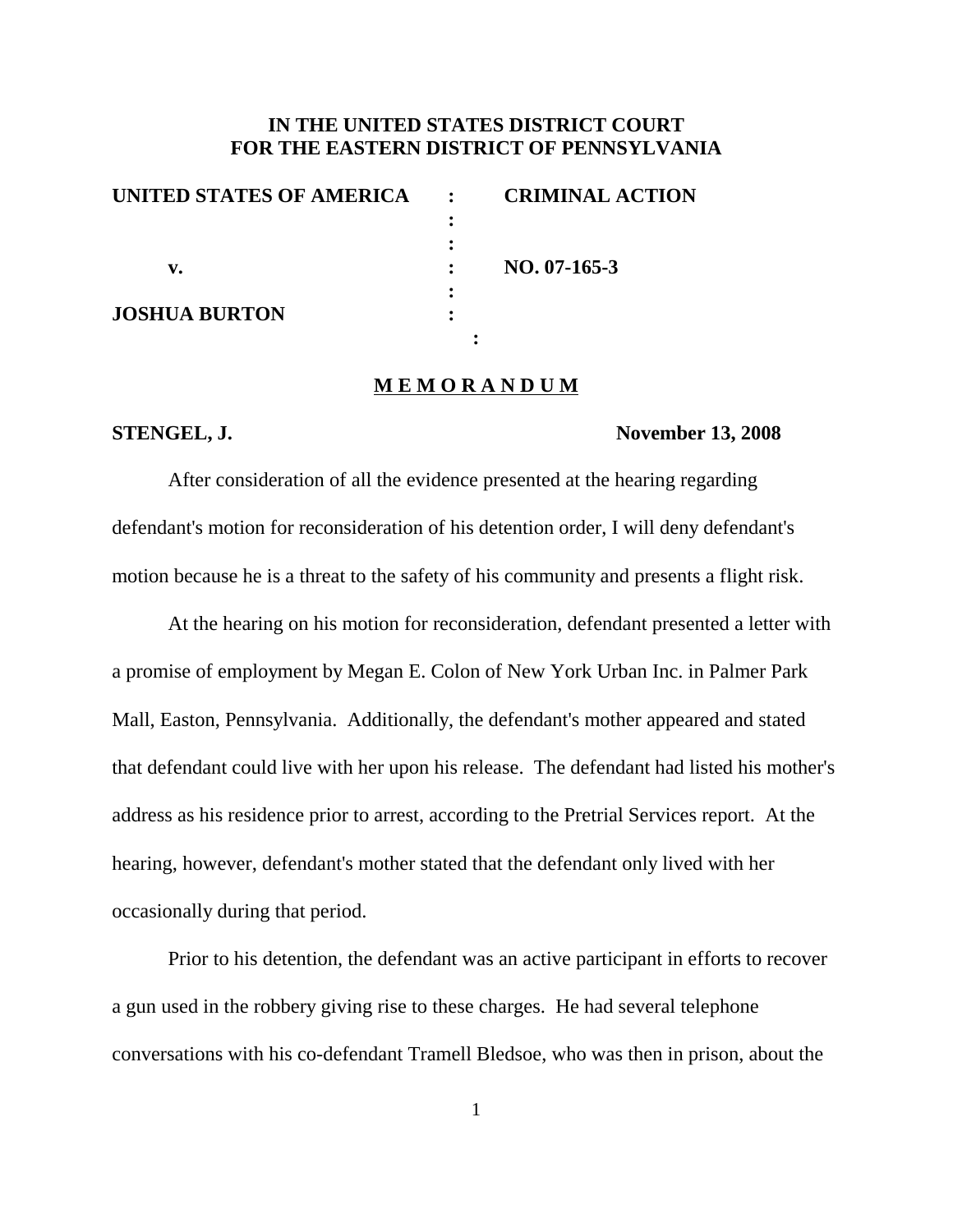weapon.

The defendant has had no employment since 2001. Despite this lack of employment, the defendant was able to purchase twenty (20) firearms prior to his arrest. The defendant has no relationship with the employer currently offering him a job (i.e., he is not a past employee of that business).

On the basis of all the evidence presented at the hearing, I find that the defendant is a continued threat to the safety of his community and that in light of the potential sentence he may receive, the defendant presents a flight risk. Therefore, the defendant's motion is denied.

An appropriate order follows.